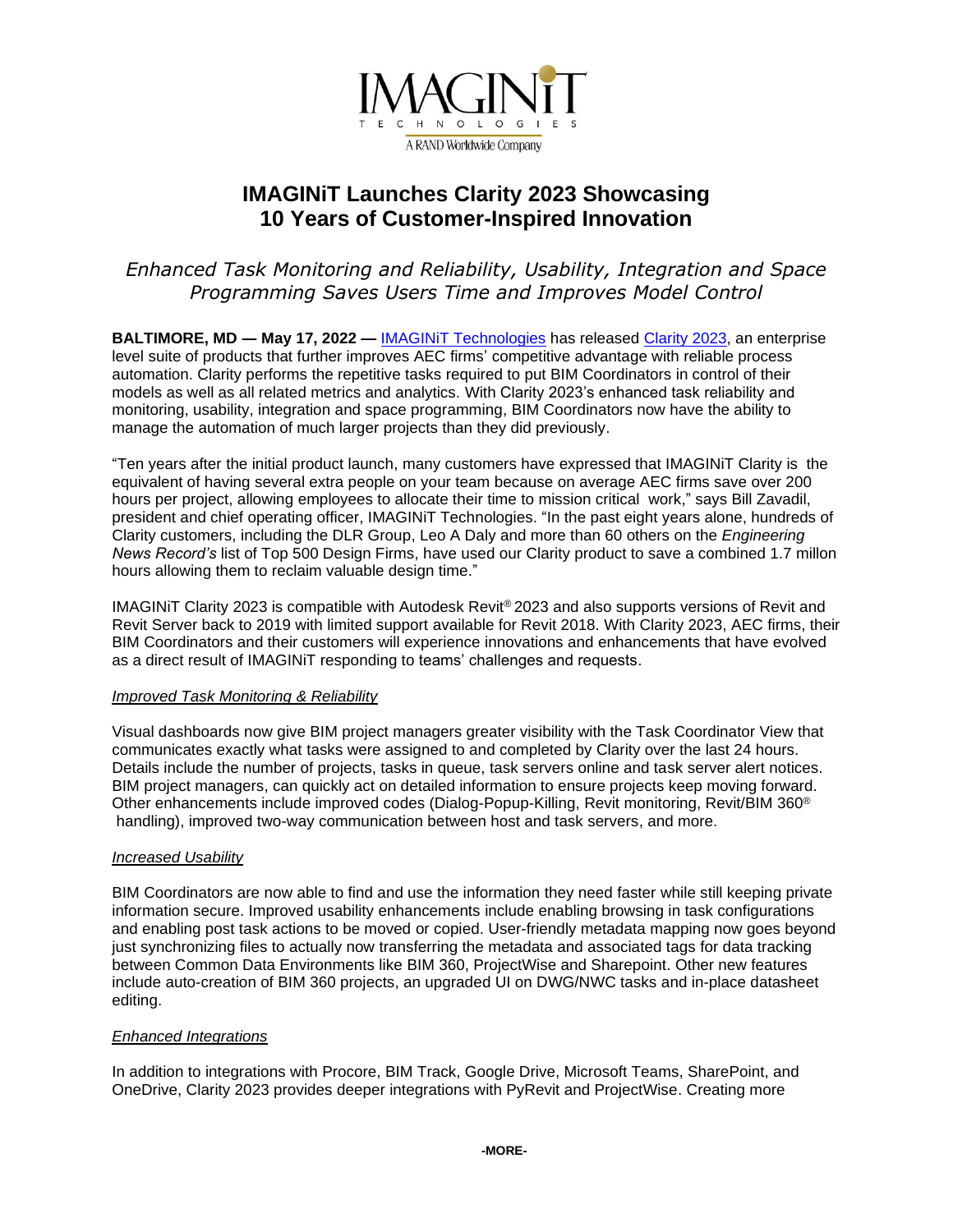seamless integrations further facilitates collaboration across teams and projects so managers can access information needed to make better decisions faster.

#### *Enriched Space Programming Module*

Clarity 2023 further improves BIM project managers ability to accelerate and control space programming to better support design creation and verification, set standards and more. New features in this [Clarity](https://www.imaginit.com/software/imaginit-utilities-other-products/clarity-space-programming-module?utm_source=dynamic&utm_medium=press-release&utm_campaign=clarity-2023)  [module](https://www.imaginit.com/software/imaginit-utilities-other-products/clarity-space-programming-module?utm_source=dynamic&utm_medium=press-release&utm_campaign=clarity-2023) include the ability to create new datasheet types (Room Type Datasheets/Room Requirement Data sheets) during the space programming stage, as well as improved Excel import mappings and family line-up inside Revit options.

#### **Free Clarity 2023 Webinar**

Join Matt Mason, IMAGINiT's director of software development, for a live webcast covering the new functionality of Clarity 2023 including enhancements for task monitoring, reliability, usability and more. [Register](https://attendee.gotowebinar.com/register/739984941998158607?source=a2u4u00000100n1AAA) now for this free webinar on May 18th at 1:00 PM ET.

Learn more about the highly-anticipated new features and the value that IMAGINiT Clarity 2023 brings to BIM projects by [watching this two-minute video.](https://resources.imaginit.com/building/ensure-project-success-with-imaginit-clarity?utm_source=dynamic&utm_medium=press-release&utm_campaign=clarity-2023) For more details and a complete range of BIM technology solutions, visit [www.imaginit.com/clarity](https://www.imaginit.com/software/imaginit-utilities-other-products/clarity/overview?utm_source=dynamic&utm_medium=press-release&utm_campaign=clarity-2023) or talk to an IMAGINiT expert at 1-800-356-9050.

#### **Clarity in the Cloud**

For small to mid-sized architectural firms who need to automate repetitive tasks, but want to eliminate upfront hardware and IT related costs, IMAGINiT offers [IMAGINiT Clarity Cloud](https://www.imaginit.com/software/imaginit-utilities-other-products/clarity-cloud/platform?utm_source=dynamic&utm_medium=press-release&utm_campaign=clarity-2023). Powered by Autodesk Forge®, Clarity Cloud offers specific task automation for Autodesk Revit and AutoCAD® in BIM 360 projects. Its powerful tools handle previously manual processes such as creating PDF sets, exporting DWG files, backing-up projects, creating datasheets for rooms, equipment and furniture, and more. To learn more about IMAGINiT Clarity Cloud, visit [www.imaginit.com/claritycloud](https://www.imaginit.com/software/imaginit-utilities-other-products/clarity-cloud/platform?utm_source=dynamic&utm_medium=press-release&utm_campaign=clarity-2023) or talk to an IMAGINiT expert at 1-800-356-9050.

#### **About IMAGINiT Technologies**

**IMAGINIT Technologies, a division of [Rand Worldwide,](https://rand.com/?utm_source=dynamic&utm_medium=press-release&utm_campaign=clarity-2023) advances the way architects and engineers** design, develop, and manage projects. Customers of this leading professional services and technology company include organizations in the building, infrastructure, manufacturing, and facilities management industries. Organizations of all sizes work with IMAGINiT Technologies to gain competitive advantages through expert technology consulting, implementation, training, and support services. As one of the world's largest integrators of Autodesk 3D design and engineering software, the team leverages unrivaled industry experience to design systems that accelerate innovation while improving project quality and profitability.

*Any and all trademarks making reference to or related to Rand Worldwide, IMAGINiT Technologies, ASCENT, IMAGINiT, Clarity, or ProductivityNOW are registered and/or owned by Rand Worldwide, Inc., and/or its subsidiaries, affiliates, and/or other legal holders under the Rand Worldwide, Inc. name.* 

*Autodesk, Revit, BIM 360, AutoCAD and Forge are registered trademarks of Autodesk, Inc., and/or its subsidiaries and/or affiliates in the USA and/or other countries. All other brand names, product names, or trademarks belong to their respective holders.*